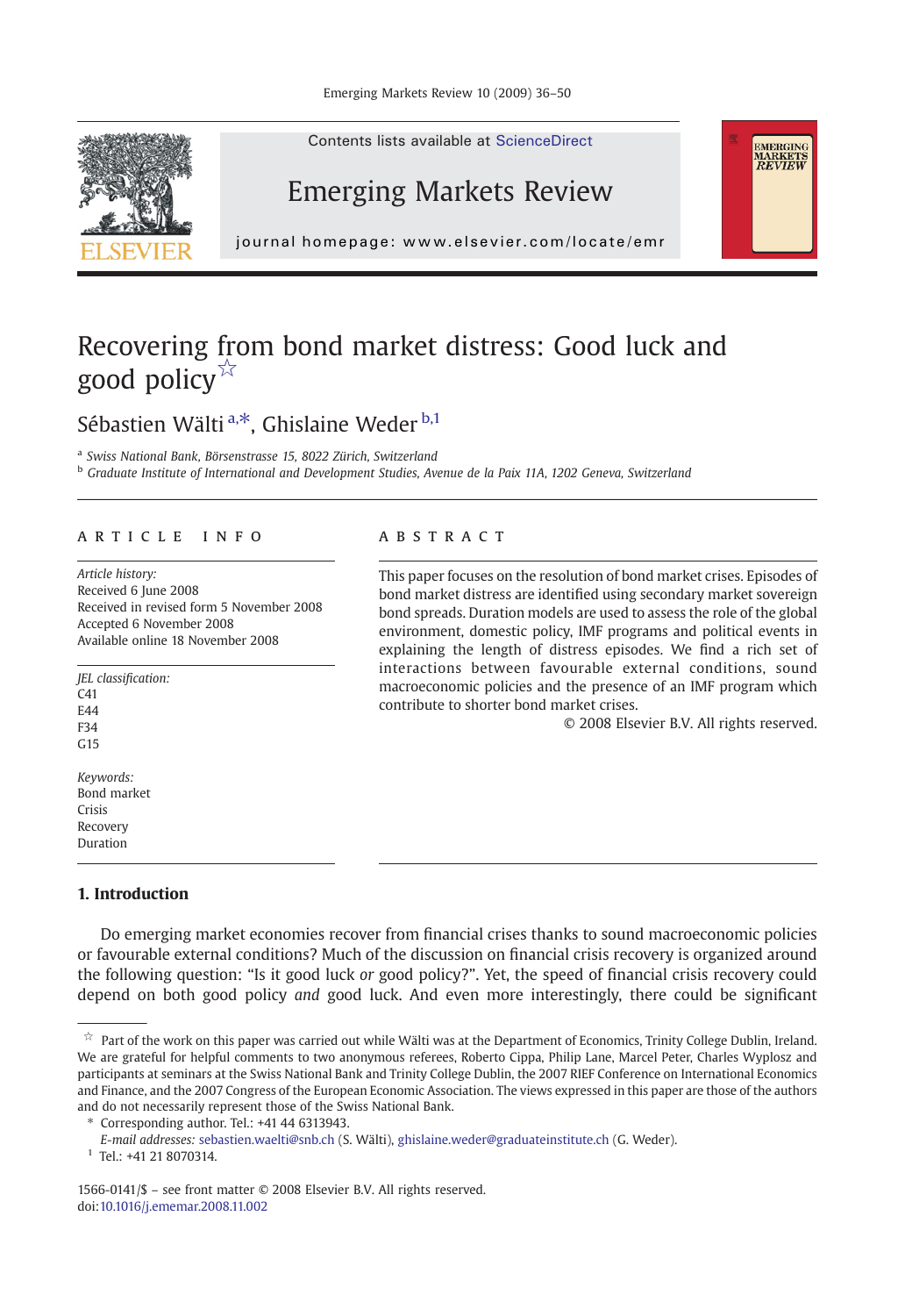interaction effects between various explanatory factors. Suppose that a country experiences a bond market crisis, leading investors to require a very large risk premium. This country responds with a strong macroeconomic policy. The effect of this policy could be perceived differently by investors depending on the international financial context. It could be that even the best macroeconomic policy will not affect the speed of the recovery process when world interest rates are very high (an unfavourable external environment), but will be quite effective when world interest rates are low. This paper focuses on the duration of the crisis recovery process and looks at the effect of various interactions between domestic macroeconomic policy, the external environment and IMF programs in explaining how long these crises last.

We first identify episodes (spells) of bond market distress. [Pescatori and Sy \(2007\)](#page--1-0) show that distress can be identified on the basis of secondary market sovereign bond spreads. Sovereign spreads typically reflect investor perceptions of sovereign risk and are thus widely used by researchers to provide information on the external financing conditions faced by emerging markets. Next, we study the determinants of these crisis spells in a duration framework. Apart from domestic macroeconomic policy, the external environment and IMF programs, we also control for other standard determinants taken from the vast literature on secondary market spreads and debt crises.

Our econometric analysis shows that the global economic environment, the quality of domestic policy and IMF programs affect the duration of bond market distress. Moreover, we find a rich set of interactions between these determinants. The effect of domestic policy on the duration of bond market distress becomes stronger as the global environment is more favourable, and weaker when an IMF program is in place. Good external conditions affect the risk perceptions of investors more positively when a country pursues sound macroeconomic policies. Finally, the contribution of IMF programs to crisis resolution increases as the state of domestic policy worsens. These significant interaction effects should not be ignored when evaluating the commitment of domestic policymakers to address episodes of bond market distress.

The remainder of this paper is organized as follows. Section 2 provides a short review of the existing literature. Section 3 outlines the strategy used to identify spells of bond market distress and discusses the estimation of duration models. Section 4 focuses on the data and discusses our explanatory variables. Section 5 presents our results and Section 6 concludes.

### 2. Literature review

The spate of financial crises that shook emerging market economies at the turn of the century has led to a flurry of research activity into the dynamics of financial market turbulence. Much work has been devoted to understanding the causes of currency, banking and bond market crises and key lessons for crisis prevention have been drawn. However, less attention has been given to the process of crisis resolution.

We identify episodes of bond market distress on the basis of secondary market sovereign spreads. There is a vast literature on the determinants of spreads, both in the primary market ([Eichengreen and](#page--1-0) [Mody, 2000; Kamin and von Kleist, 1999; Gelos et al., 2004](#page--1-0)) and in secondary markets ([Arora and](#page--1-0) [Cerisola, 2001; Min et al., 2003; Ferrucci, 2003; McGuire and Schrijvers, 2003; Rowland, 2004; Jahjah](#page--1-0) [and Yue, 2004; Gonzalez Rozada and Levy-Yeyati, 2006\)](#page--1-0). The extensive body of evidence from this literature provides useful guidance to policymakers for crisis prevention. However, only a few papers have explored the behaviour of spreads during episodes of financial market turbulence, casting light on crisis resolution.

[IMF \(2001, 2005\)](#page--1-0) focuses on the conditions surrounding the return by countries to international capital markets in the midst of a crisis episode. [Zanforlin \(2007\)](#page--1-0) uses a probit model to study the determinants of the probability of reaccessing international capital markets after a crisis. These studies make use of primary market spreads which are only observed when bonds are issued. Therefore, they provide information about actual access as opposed to the ability to access international capital markets. To the extent that recovering market access may not coincide with an actual bond issuance, primary market spreads are unlikely to provide accurate information about potential market access. Countries may issue bonds long after recovering market access, and not immediately upon recovery. Hence, studies of reaccess to international capital markets and crisis recoveries should focus on secondary market spreads.